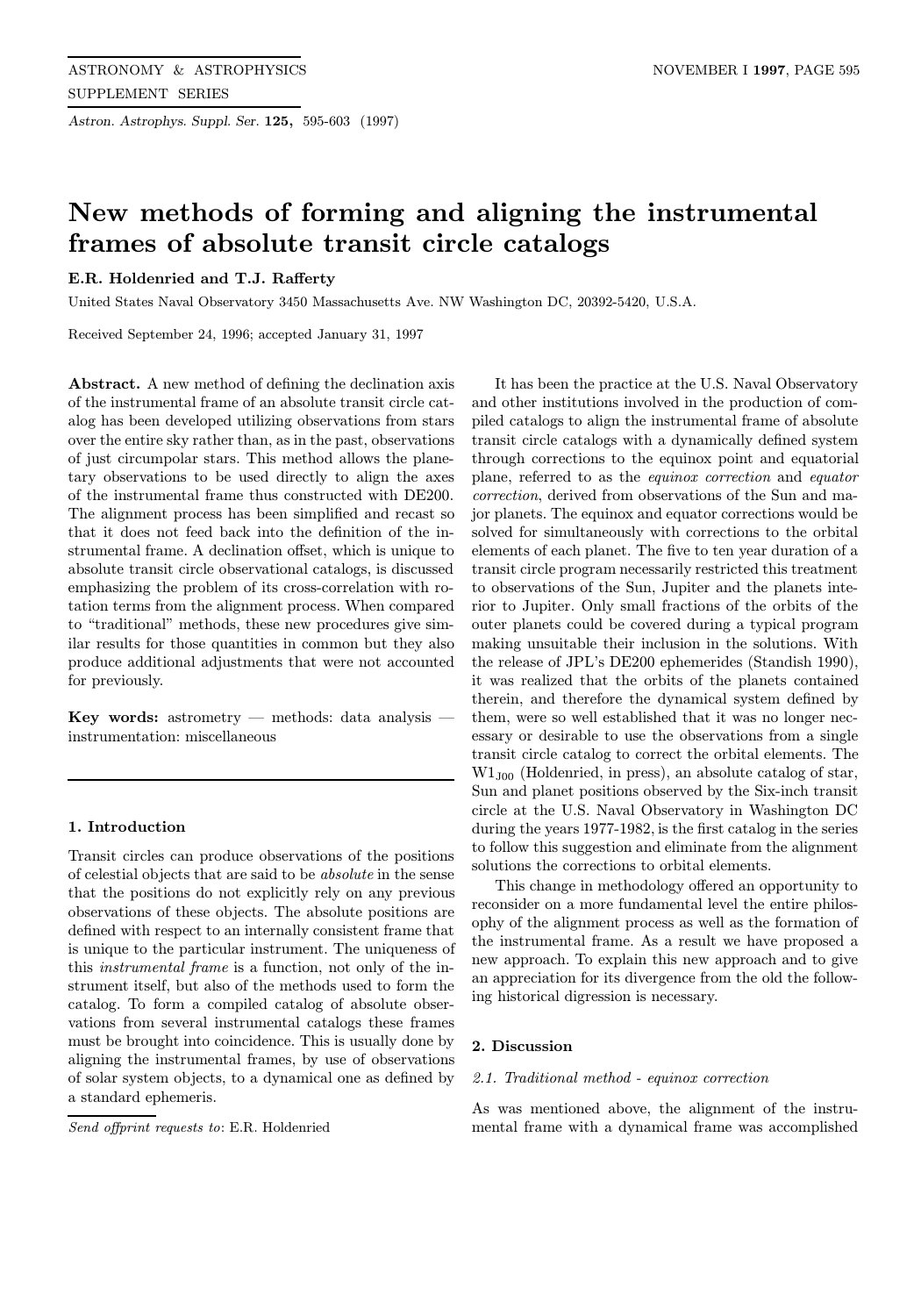through an adjustment to the equinox point and the equatorial plane. The equinox correction assumed that the poles of the two frames were coincident, and thus a simple rotation was all that was necessary to align the zero point of the right ascensions. As a result of the way in which the right ascensions were determined, the zero point of the instrumental system, before any rotation was applied, was very close to that of the catalog which supplied the data for the apparent places of a special set of stars known as clock stars. Usually this catalog was one of the series of Fundamentalkatalogs (FK) from the Astronomisches Rechen-Institut in Heidelberg.

### 2.2. Traditional method - circumpolar solution

Traditionally the equator correction was an adjustment to the declination system at the mean declination of the planetary observations and was used to determine the horizontal instrumental flexure  $(F)$  and to develop corrections, $(\Delta \phi)$  and  $(\Delta R)$ , to, respectively, the assumed latitude and refraction constant. These three quantities  $(\Delta \phi, \Delta R, \text{ and } F)$  can be related through an expression of the form:

$$
(\text{O} - \text{C})'_{\delta} - (\text{O} - \text{C})_{\delta} = 2\Delta\phi + \Delta R(\tan z + \tan z') + F(\sin z + \sin z') \tag{1}
$$

where:

- $(O C)_{\delta}^{\prime}$  = observed minus computed declination of a star at lower culmination
- $(O C)_{\delta}$  = observed minus computed declination of the same star at upper culmination
	- $z' =$  zenith distance of the lower culmination observation
	- $z =$  zenith distance of the upper culmination observation
	- $\Delta R =$  correction to the constant of refraction
	- $\Delta \phi =$  correction to the assumed latitude
	- $F =$  horizontal flexure.

Because this method utilizes lower culmination observations it requires stars that are circumpolar.

Since the mean epochs of the upper and lower culmination observations purposely were kept nearly the same, the computed positions canceled out and the solution was, therefore, considered absolute. However, a solution including both the flexure  $(F)$  and the correction to the latitude  $(\Delta \phi)$  was not feasible because, over the small range of zenith distances involved, F and  $\Delta \phi$  are strongly correlated. To alleviate this problem, the value of the flexure

empirically determined using two horizontal collimating telescopes was substituted into the equation. Typically the resulting flexure showed a very large scatter (for the  $W1_{J00}$ ) program, the flexures had a standard deviation of  $\pm$  "252). Though the flexure measured employing the collimators was poorly determined, it was necessary to use it because of the impossibility, when just the circumpolar stars were included in the solution, of solving simultaneously for the flexure and the corrections to the constant of refraction and the assumed latitude. Various theories have been proposed to explain why the flexure determined from the collimators is so poorly determined; probably the most reasonable postulates that temperature gradients in the air in the tube of the instrument introduce refraction effects that distort the measures. A study based on Washington, Six-inch data, by Høg & Miller (1986), showed that flexures measured using the collimators varied with the rate of change of temperature leading to the conclusion that internal tube refraction was responsible for this behavior. A follow-up study, by Høg & Fabricius (1988) involving the Carlsberg transit circle, reinforced the conclusions about internal refraction and suggested the use of fans to mix the air. The construction of the Six-inch (specifically the exposed wires in the micrometer), however, precluded the adoption of that suggestion. During the  $W1_{J00}$  program the application of flexure as a function of the rate of change of temperature was tested; but very little, if any, improvement could be detected (see Table 1, line 2).

In any case, by substituting the mean flexure value measured using the collimators for F in Eq. (1),  $\Delta\phi$  and  $\Delta R$  can be determined. Then by using the following:

$$
\Delta \delta = \Delta \phi + \Delta R \tan z + F \sin z, \qquad (2)
$$

all the declinations were adjusted by the amount  $\Delta \delta$ . However, when this procedure was applied to the planets, it frequently resulted in a sizeable systematic offset in the  $(O - C)_{\delta}$ 's, traditionally called the *equator correction*. In the case of the  $W5_{50}$  catalog (Hughes 1982) this offset was  $-0$ "347. Since the instrumental pole was regarded as absolutely fixed, an additional step was taken in which a solution was made for further corrections to  $\Delta\phi$  and  $\Delta R$ , as well as a correction to  $F$ , by defining a model that smoothly distributed the offset between the pole and the equator so that positions near the pole were unaffected while the full offset was applied to those near the equator. This would seem to have the effect of producing a system whose pole was that of the instrument but with an equator that was not necessarily connected to that pole and with intermediate declinations that were only partially linked to either the pole or the equator. This method was employed for the  $W5_{50}$  (Hughes 1982),  $W<sub>50</sub>$  (Hughes 1992) and other Washington absolute catalogs, and, because of the location of the stars involved, will be referred to as the circumpolar solution.

The circumpolar solution is very weakly defined because of the sparseness of the set of stars contributing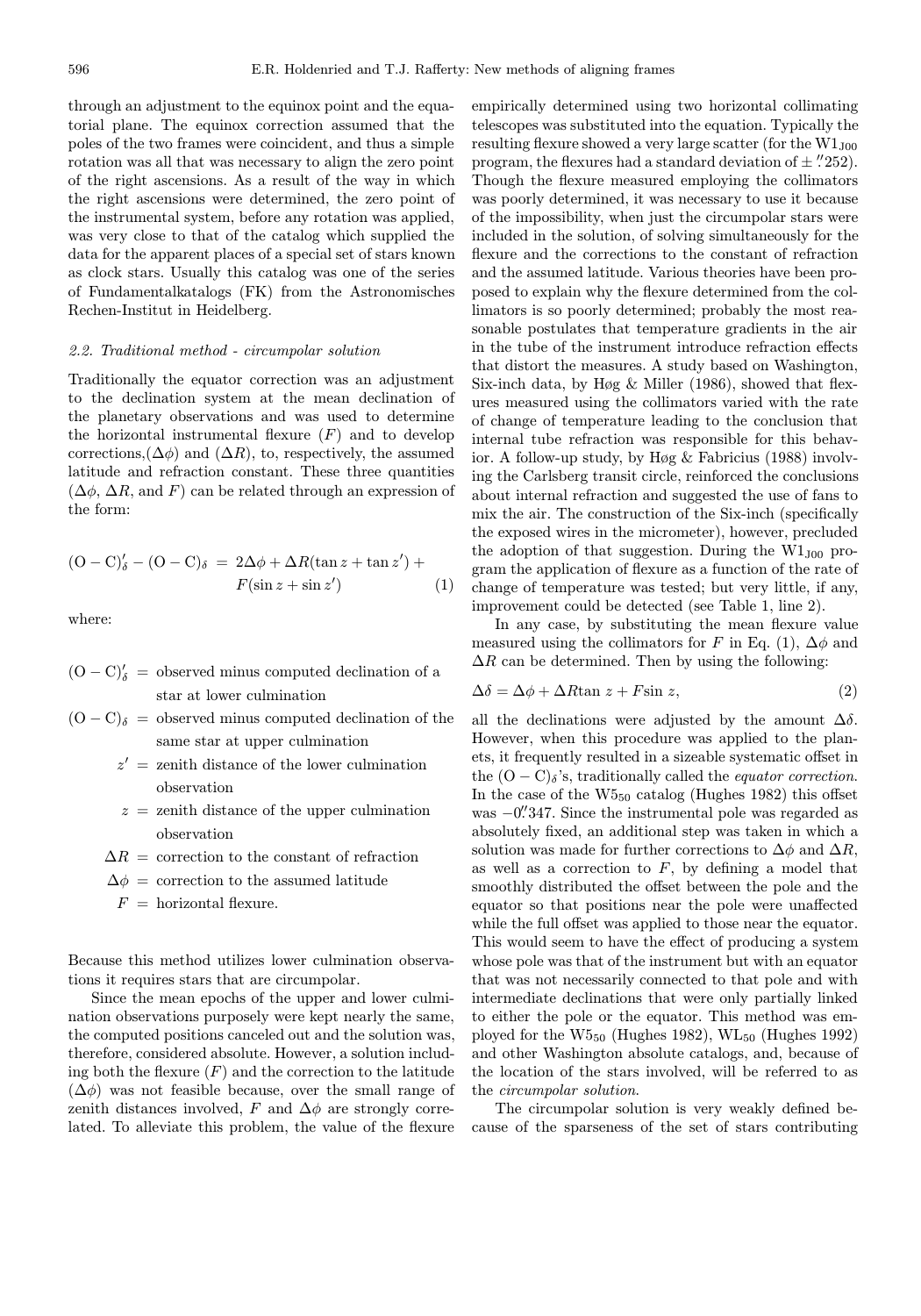Table 1. Various solutions for the horizontal instrumental flexure  $(F)$ , the correction to the refraction constant  $(\Delta R)$ , and the correction to the assumed latitude ( $\Delta\phi$ ). Solution 1 simultaneously solves for F,  $\Delta R$ , and  $\Delta\phi$  using only the circumpolar stars. This solution is very poor due to the strong correlation between F and  $\Delta\phi$  over the small range of the zenith distances of the circumpolar stars. Solution 2 applies values of the horizontal flexure, measured by means of collimators as a function of the rate of change of temperature, to the observations and subsequently solves for just  $\Delta R$  and  $\Delta \phi$  using only the circumpolar stars. Solution 3 applies the mean flexure value determined from the collimators to the observations and subsequently solves for just  $\Delta R$  and  $\Delta \phi$  using only the circumpolar stars. Solution 4 simultaneously solves for F,  $\Delta R$ , and  $\Delta \phi$  using observations distributed over the entire sky and averaged into zones 2.5 degrees wide arranged sysmetrically about the zenith. When the data is arranged in this manner the solution for the coefficents, F and  $\Delta R$ , is independent of the intercept,  $\Delta \phi$ , because of the properties of odd, trigonometric functions. In solution 5 the data is handled in practically the same fashion as for solution 4, the only difference being that, initially, only F and  $\Delta R$  are solved for (line 5a). These values are then applied and  $\Delta \phi$  determined (line 5b). The values for F and  $\Delta R$  are identical on lines 4 and 5a because of the just mentioned behavior of odd, trigonometric functions. Solutions 5a and 5b used together are referred to as the combined all-sky solution

|                |                                | <b>Empirical Values</b> | Calculated Values |                   |                   |  |  |
|----------------|--------------------------------|-------------------------|-------------------|-------------------|-------------------|--|--|
| no.            | solutions                      | F('')                   | F('')             | $\Delta R'''$     | $\Delta\phi('')$  |  |  |
|                | Circumpolar                    |                         | $-1.629 \pm .524$ | $-0.081 \pm .084$ | $+1.637 \pm .161$ |  |  |
| 2              | Circumpolar                    | $F(\Delta t)$           |                   | $+0.039$ .017     | $-0.228$ .031     |  |  |
| 3              | Circumpolar                    | $+0.662 \pm .252$       |                   | $+0.055$ .017     | $-0.292$ .031     |  |  |
| $\overline{4}$ | All-sky                        |                         | $+0.687$<br>.083  | $-0.024$ .022     | $-0.186$ .007     |  |  |
| 5a             | Combined All-Sky (all-sky)     |                         | $+0.687$ .158     | $-0.024$ .085     |                   |  |  |
| 5 <sub>b</sub> | Combined All-Sky (circumpolar) |                         |                   |                   | $-0.172$ .009     |  |  |

 $(O - C)_{\delta}$ 's and their limited range of zenith distances. Since the objective is to produce an instrumental system that is free of bias, such behavior is a source of concern. For example, if a breakdown in the solution produces an error in  $\Delta R$ , this error will manifest itself as a bias in the system that has a signature of the tangent of the zenith distance. Also, because of the aforementioned correlation between the F and  $\Delta \phi$ , the circumpolar solution requires an initial value for the flexure. Although, in principle, the flexure can be measured using the collimators, it is evident from long experience that this flexure cannot be applied in a simple manner to other pointings of the instrument at the level of accuracy required. This is underscored by the fact that in past Washington transit circle catalogs the final adopted flexure differed significantly from the empirical. In the case of the  $W5_{50}$ , the measured flexure was 0.'012 while the adopted value derived from the circumpolar solution was 0.'237.

#### 2.3. New method - all-sky solution

For the reasons enumerated above, we felt that a new approach would be of benefit in the discussion of the future catalogs. It was judged that F and  $\Delta R$  could be determined more accurately from star observations that were not restricted to just those that were circumpolar. Using the equation (for upper culmination observations)

$$
(O - C)_{\delta} = \Delta \phi + \Delta R \tan z + F \sin z \tag{3}
$$

and (for lower culmination observations)

$$
(C - O)'_{\delta} = \Delta \phi + \Delta R \tan z + F \sin z \tag{4}
$$

for the stars observed at all zenith distances, all three unknowns  $(\Delta \phi, \Delta R, \text{ and } F)$  can be solved for by least squares. Because zenith distances are not restricted as they are in the circumpolar solution, the strong correlation between  $\Delta \phi$  and F is broken. However, the explicit introduction of C, the star's computed place, will threaten the absolute quality of a catalog. It can be said though, in general, that the systematic errors in the C's are not correlated with the zenith distance or, more precisely, with the sine and tangent of the zenith distance. Furthermore, by grouping the  $(O - C)_{\delta}$ 's into zones arranged symmetrically about the zenith, we can take advantage of a useful feature of odd, trigonometric functions (such as sine and tangent). A least squares solution for the coefficients of such functions have the property of being completely independent of the intercept as long as the data points are distributed absolutely symmetrically about the origin. Thus a solution for  $\Delta R$  and F, from data properly arranged, need not be dependent on  $\Delta\phi$ . This fact can be seen in Table 1, lines 4 and 5a; whether  $\Delta \phi$  is included in the solution does not affect the values of  $\Delta R$  and F. However, systematic errors in the C's will impact directly on  $\Delta \phi$ in a cumulative fashion unless steps are taken to mitigate them. To accomplish this we have solved for  $\Delta\phi$  separately using only circumpolar observations. By restricting the observations in this way, the systematic errors in the C's should practically (to the extent that the mean epochs of the upper and lower culmination observations are the same) cancel out. We shall refer to these methods, collectively, (i.e. both solving for all three terms simultaneously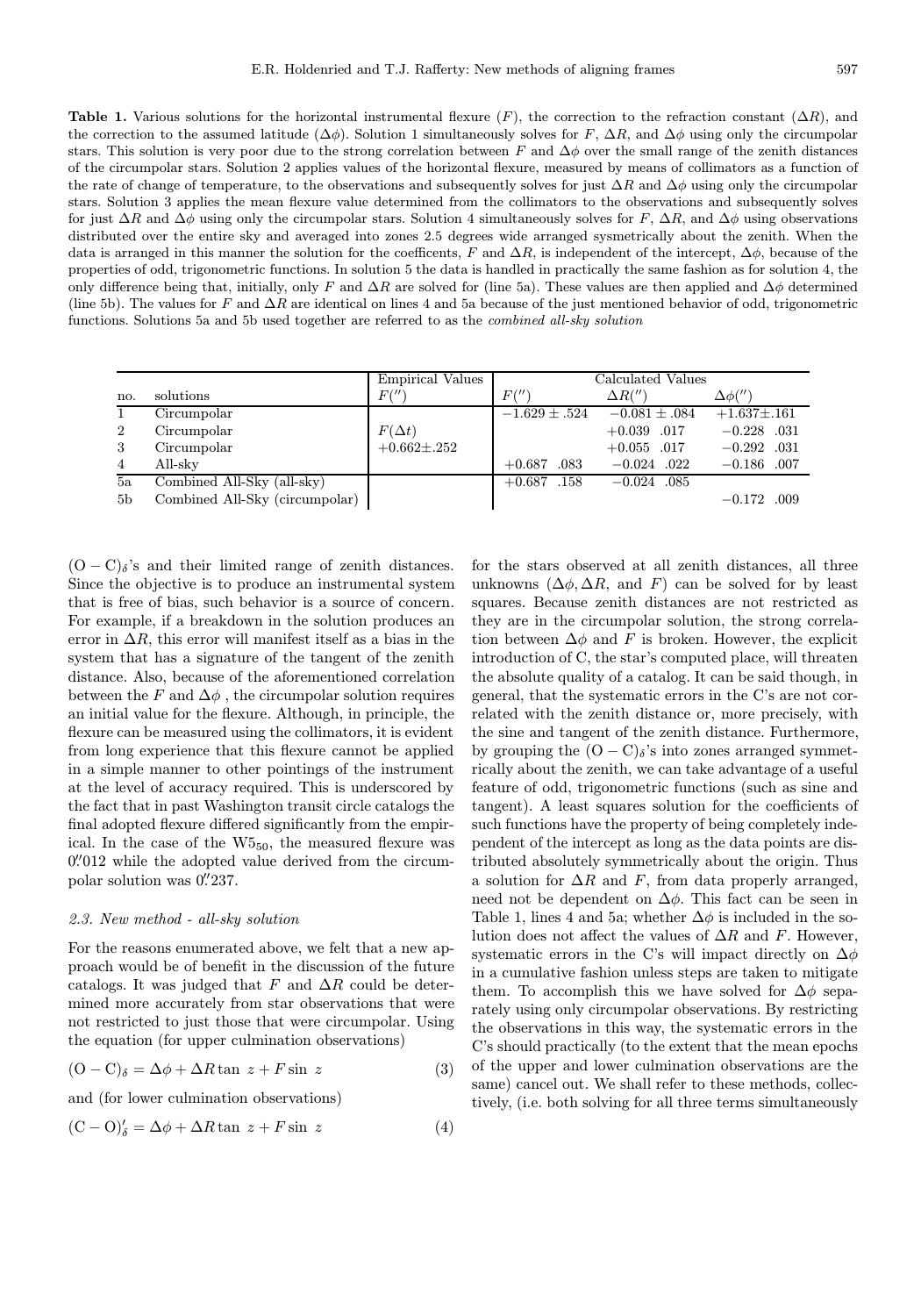and solving for F and  $\Delta R$  separately from  $\Delta \phi$ ) as the all-sky solution.

To summarize, the values of F and  $\Delta R$  from the allsky solution can be considered independent of the C's, but this is not the case for  $\Delta \phi$ . The value of  $\Delta \phi$  necessarily will link the instrumental system to the system of the C's. As a regression problem, the values for F and  $\Delta R$  can be obtained, without including  $\Delta \phi$ , from the all-sky method using the model:

$$
(\mathcal{O} - \mathcal{C})_{\delta}^* = \Delta R \tan \ z + F \sin \ z \tag{5}
$$

where  $(O - C)_{\delta}^* = +(O - C)_{\delta}$  for upper culmination observations and for lower culmination  $(O - C)_{\delta}^*$  =  $-(O-C)<sub>o</sub>$ . These values may then be applied to the observations and a solution for  $\Delta\phi$  may be determined from the circumpolar stars using:

$$
(\mathbf{O} - \mathbf{C})_{\delta}^{\prime} - (\mathbf{O} - \mathbf{C})_{\delta} = 2\Delta\phi.
$$
 (6)

By combining the all-sky and circumpolar solutions, the absolute nature of the instrumental system is retained. We shall refer to this method as the combined all-sky solution.

In the discussion of the  $W1_{100}$ , only the FK5, Part I (Fricke 1988) stars were used in the combined all-sky solution. Comparisons were made between the circumpolar (Table 1, lines 2-3), the all-sky (Table 1, line 4), and the combined all-sky solutions (Table 1, lines 5a and 5b). For the  $W1_{J00}$ , the value of the flexure produced by the allsky solution is nearly identical to the value measured with respect to the collimators. This is probably coincidence for we have not seen this happen in other Washington catalogs. The major difference between the two methods is in the value for  $\Delta R$ . Since the correction to the constant of refraction is a function of  $tan z$ , even small differences in  $\Delta R$  will have a large effect at the extreme zenith distances. To the north the effect is not significant because lower culmination observations, which have the largest zenith distances, are not usually reported in the final catalog; but to the south the effect can be much more of a problem. To ascertain which method results in the "best"  $\Delta R$ , comparisons were made with positions of FK5 stars observed by the Carlsberg transit circle between 1986 and 1990 (Carlsberg 1989, 1991 and 1992) located at La Palma in the Canary Islands. This transit circle is at a latitude 20◦ south of that of the instrument that observed the  $W1_{J00}$ , which allows the Carlsberg instrument to observe at moderate zenith distances the same stars that are very near the southern horizon of the Washington instrument. Thus the Carlsberg observations, for these stars, are considerably less impacted by refraction. When comparing the positions for the southern-most stars, those adjusted by the values from the all-sky solution agreed more closely with the Carlsberg results than did the positions adjusted by values from the circumpolar solution. A constant was applied to the Carlsberg observations so that the mean  $(O - C)_{\delta}$ 's were the same for the two instruments

thus eliminating the effect of  $\Delta \phi$ . It is interesting that the  $\Delta\phi$ 's differ significantly between the all-sky and the circumpolar solutions even though in each case they seem well determined. This is probably a result of the differing values for  $\Delta R$ .

## 2.4. Instrumental frame alignment

An important feature of the combined all-sky solution is that it does not utilize observations of solar system objects, thus leaving them free to be used to align the axes of the instrumental frame with the dynamical reference system. We will posit that the instrumental coordinate frame is a rigid system of orthogonal axes, and that the alignment with the dynamical frame should be accomplished by simple orthogonal transformations. If a rectangular coordinate system is employed the transformation can be accomplished by three rotations, one about each of the the axes. We will choose the axes in the usually manner so that the  $z$  axis is parallel to the celestial pole, the  $x$  axis points to the Vernal Equinox, and rotations are defined as positive in the right-handed sense. A rotation about the x axis is described by the angle i, about the y axis by the angle  $j$  and about the  $z$  axis by the angle  $k$ . To make the problem amenable to solution by linear least squares it is customary to utilize the small angle approximations of;  $\sin a = a$ ,  $\cos a = 1$ , and  $\cos a \cos b = 1$  (where a and b are small angles). In this way the rotation matrix reduces to

$$
\begin{bmatrix} \mathbf{R} \end{bmatrix} = \begin{bmatrix} 1 & -k & j \\ k & 1 & -i \\ -j & i & 1 \end{bmatrix}.
$$

The equations of condition can be formulated as

$$
\begin{bmatrix} \mathbf{R} \end{bmatrix} \begin{bmatrix} x \\ y \\ z \end{bmatrix} = \begin{bmatrix} x' \\ y' \\ z' \end{bmatrix} \tag{7}
$$

where:

$$
x = \cos \delta \cos \alpha \quad (\alpha = \text{right ascension}, \ \delta = \text{declination})
$$

$$
y = \cos \delta \sin \alpha
$$

$$
z = \sin \delta
$$

and the primed variables are the rectangular coordinates after being rotated. This procedure has become so common in problems in astrometry involving coordinate transformations that it has been called the standard method (Vityazev 1994), a term that we shall also use.

We tested the ability of the standard method to determine the rotational angles in the transformation between two frames and also to apply the rotations. This was done by running numerical experiments with data from a synthetic, observed catalog in which random errors could be injected that were typical of a transit circle along with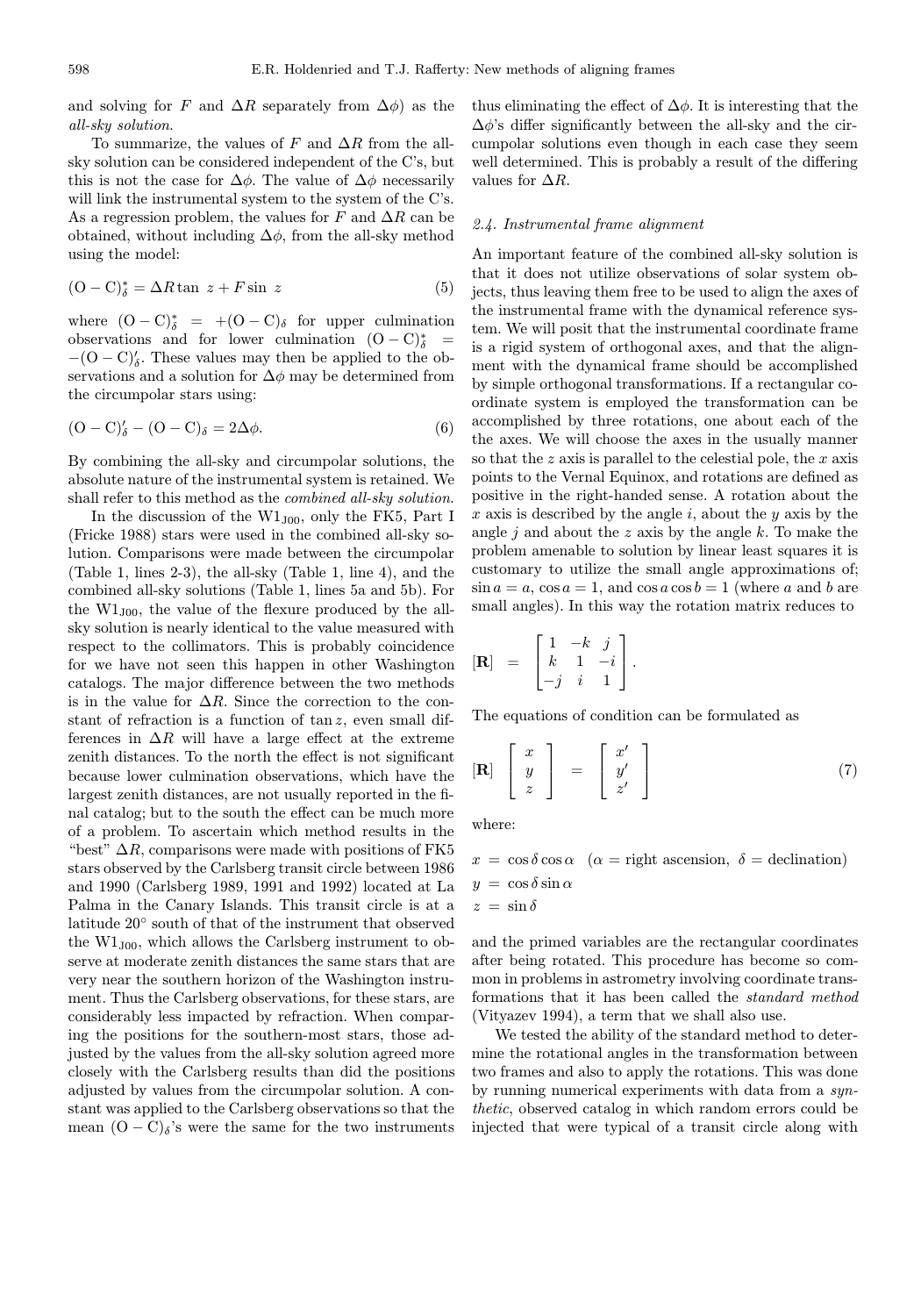known rotations between the catalog axes and the dynamical frame. Two types of data sets were treated; planetary data, which were restricted to "observations" located near the ecliptic, and star data, which included "observations" at all declinations. The standard method proved to be accurate (in the sense of mean residual) to better than  $\pm 0\rlap.{''}002$  over the range of expected rotation angles  $(0'' - 10'')$ .

The angles resulting from the solution by the standard method using 2062 planetary observations (Sun, Mercury, Venus and Mars) from the  $W1_{J00}$  and the ephemeris from DE200 are:

$$
i = +0''.097 \pm .031
$$
  
\n
$$
j = +0''.044 \pm .029
$$
  
\n
$$
k = -0''.223 \pm .023.
$$

For the purposes of comparison, the same set of data was treated by what may be described as the "traditional" method for aligning an instrumental transit circle frame with the dynamical. That is, a least squares solution for an equator and equinox correction was performed employing the same programs that in the past were used to solve for corrections to the orbital elements. Forcing the corrections to the orbital elements to be zero resulted in an equinox correction of  $-0$ "225  $\pm$ "008. As expected this value is very close to  $k$ , a rotation about the z-axis, since the equinox correction represents a rotation about the celestial pole, which is parallel to the z-axis. The angles  $i$  and  $j$ , representing an inclination of the celestial pole, have no analogs in the traditional solution.

## 2.5. Declination offset

After the rotations determined by the standard method have been applied to the planet observations, a significant offset in declination (i.e. the mean of the planetary  $(O - C)_{\delta}$ 's) frequently remains. It could be argued that, to align the transit circle's instrumental system to the dynamical system, this declination offset must be accounted for in some fashion. However to do so, two problems must be solved.

First, as others have demonstrated convincingly (Vityazev 1994), non-rotational differences between coordinate systems can be cross-correlated with the rotational ones making them very difficult to separate. The declination offset is clearly a non-rotational term and as such may confound the determination of rotation angles. Vityazev has shown that non-rotational terms should be removed before a solution for rotational terms can be attempted. Unfortunately, in the problem we are addressing here, there is no a priori source of information that would allow us to remove the declination offset from the data. However, it may be possible to carefully choose the data in such a way as to break the correlation between the offset and the rotation angles. That this might be so, is

intuitively evident in the case of "perfect" data. Perfect data would be distributed evenly in right ascension and declination. With this data the determination of rotation angles is completely uncorrelated with a declination offset.

Our study has shown that if one chooses to solve for the rotation angles and offset simultaneously by least squares using the equations of condition

$$
(O - C)_{\delta} = -i \sin \delta + j \cos \alpha + \lambda \tag{8}
$$

$$
(O - C)_{\alpha} = +i \tan \delta \cos \alpha + j \tan \delta \sin \alpha - k \tag{9}
$$

where  $\lambda =$  declination offset

that cross correlations of greater than 40% (from the correlation matrix) indicate unstable solutions and poorly distributed data. It is the distribution of the observations in right ascension that is most important. We have found if cross-correlations are greater than 40%, then that data set cannot be used to solve for rotation angles unless the declination offset can be estimated and removed beforehand.

The second problem involving the declination offset is demonstrated in Tables 2-4. These tables summarize solutions, by the standard method, for rotations (between the instrumental frame and DE200), and after the rotations have been applied, a determination of  $\lambda$  for data sets comprised of various combinations of solar system observations (the Sun and major planets) from the three absolute catalogs of transit circles observations, W1J00, Capetown observations between 1951 and 1959 (Stoy 1968), and Greenwich observations between 1942 and 1954 (Tucker 1983). Each line in the tables gives the angles of rotation  $(i, j, k)$  as well as  $\lambda$  produced by treating the  $(O - C)$ 's of different combinations of solar system objects. Also, the columns labeled "traditional" give the results obtained by code that solved for equator and equinox corrections along with corrections to the orbital elements, but, here for comparison purposes only, the orbital elements were forced to zero. As the tables show, the angle  $k$  is equivalent to the traditional equinox correction and the  $\lambda$  is equivalent to the traditional equator correction. The tables are divided into two parts, the upper part contains data sets that were judged to have acceptable distributions; acceptable in the sense, as explained previously, of being suitable for solutions for rotations that are not correlated with  $\lambda$ . The results shown in the lower part of the table and marked by asterisks were judged, by this criteria, not to be acceptable. Note that  $\lambda$  agrees most closely with the traditional equator correction for the acceptable data. It is perhaps more important to note, however, that even among the acceptable data sets  $\lambda$  varies significantly. All three catalogs suffer from this behavior.

Such behavior might be explained by problems with DE200, but we think this is unlikely since the three catalogs show variations in  $\lambda$  that are not consistent between the instruments. We think it more probable that the observations themselves are the cause. For transit circle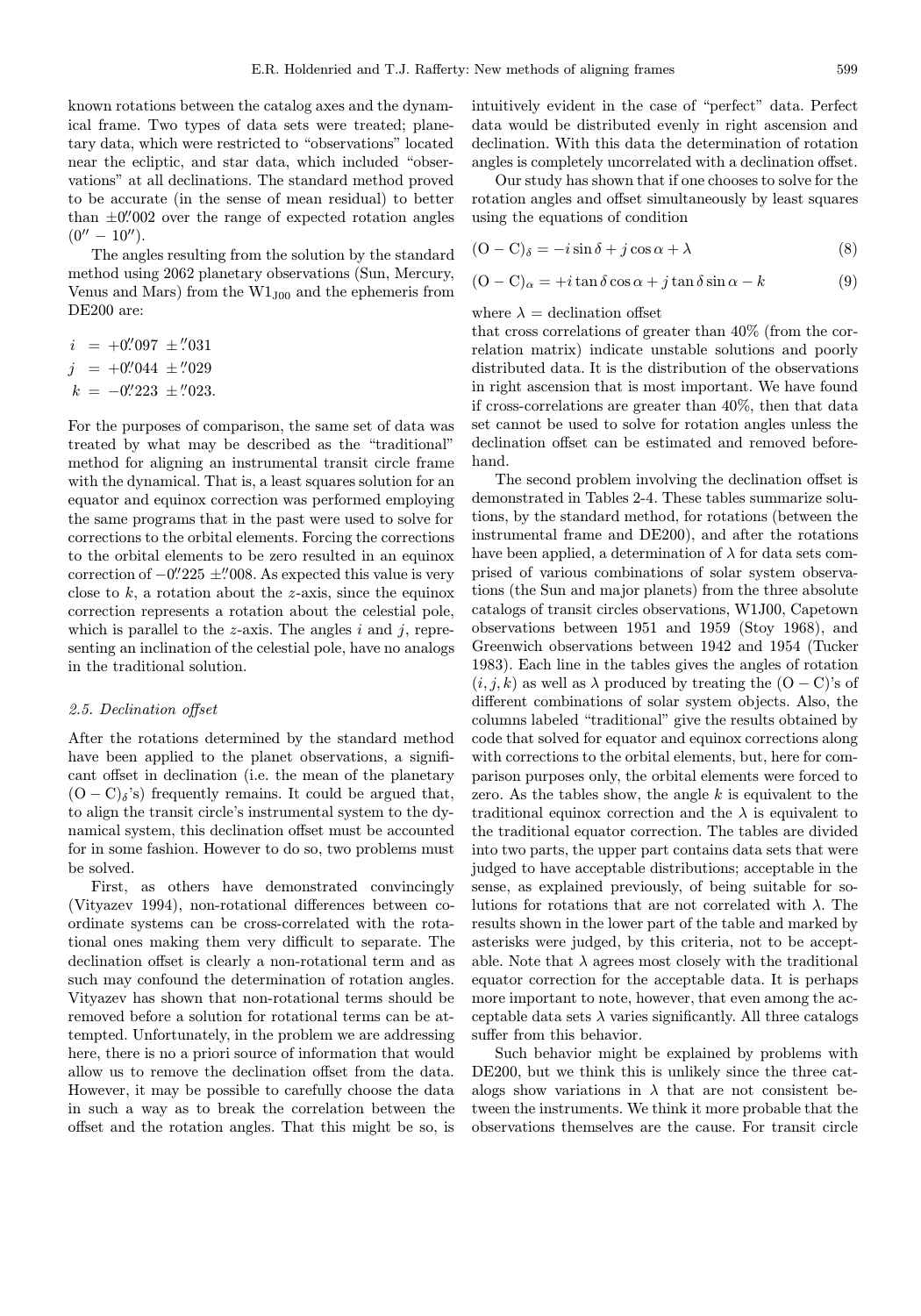**Table 2.** Summary of the solutions by the standard method for the rotation angles  $(k, j)$ , and i) between the axes of the instrumental reference frame of a W1J00 Catalog (1977-1982) and DE200 for various combinations of planets. A declination offset is also solved for. The columns labeled "traditional" give results obtained from solutions for the equator and equinox corrections along with the corrections to the orbital elements, with the corrections to the orbital elements forced to zero. The planet groups marked with an asterisk are poorly distributed in this catalog, and these solutions for the rotation angles and declination offset are weak

W1J00 (1977-1982)

|                                 | Rotation Angles  |      |                  |          |                  | Declination Offset |                  |             |                  |      |                  |      |      |
|---------------------------------|------------------|------|------------------|----------|------------------|--------------------|------------------|-------------|------------------|------|------------------|------|------|
|                                 | traditional      |      |                  | standard |                  |                    |                  | traditional |                  | new  |                  |      |      |
|                                 |                  |      |                  | method   |                  |                    |                  |             |                  |      | no.              |      |      |
| solar system objects            | E('')            |      | k''              |          | j('')            |                    | i('')            |             | EqCorr''         |      | $\lambda('')$    |      | obs  |
| S                               | $-.130 \pm .023$ |      | $-.134 \pm .033$ |          | $+.059 \pm .042$ |                    | $-.033 \pm .044$ |             | $+.093 \pm .024$ |      | $+.106 \pm .022$ |      | 861  |
| M                               | $-.469$          | .044 | $-.438$          | .063     | $+.131$          | .080               | $+.156$          | .083        | $-.222$          | .044 | $-.150$          | .040 | 328  |
| $\mathbf{V}$                    | $-.256$          | .034 | $-.256$          | .050     | $-.020$          | .065               | $+.223$          | .063        | $-.265$          | .035 | $-.220$          | .033 | 621  |
| M, v                            | $-.329$          | .022 | $-.317$          | .039     | $+.037$          | .051               | $+.198$          | .050        | $-.250$          | .023 | $-.195$          | .026 | 949  |
| S, M, v                         | $-.235$          | .010 | $-.230$          | .026     | $+.047$          | .033               | $+.094$          | .034        | $-.090$          | .011 | $-.056$          | .018 | 1810 |
| S, M, v, m                      | $-.225$          | .008 | $-.223$          | .023     | $+.044$          | .029               | $+.097$          | .031        | $-.078$          | .009 | $-.051$          | .016 | 2062 |
| S, M, v, m, j                   | $-.227$          | .007 | $-.221$          | .021     | $+.055$          | .026               | $+.086$          | .028        | $-.064$          | .007 | $-.052$          | .014 | 2389 |
| S, m                            |                  |      | $-.220$          | .030     | $+.076$          | .038               | $+.021$          | .039        |                  |      | $+.031$          | .020 | 1189 |
| S, m, j                         |                  |      | $-.155$          | .022     | $+.072$          | .027               | $-.010$          | .031        |                  |      | $+.072$          | .015 | 1440 |
| S, m, j, s, u, n                |                  |      | $-.210$          | .016     | $+.077$          | .020               | $+.010$          | .021        |                  |      | $+.045$          | .011 | 2254 |
| $S,\,M,\,v,\,m,\,j,\,s,\,u,\,n$ |                  |      | $-.241$          | .016     | $+.068$          | .020               | $+.070$          | .021        |                  |      | $-.021$          | .011 | 3203 |
| $m^*$                           | $-.156$          | .026 | $-.177$          | .040     | $+.007$          | .048               | $+.146$          | .075        | $+.010$          | .027 | $+.003$          | .026 | 252  |
| $j^*$                           | $-.233$          | .021 | $-.210$          | .031     | $+.125$          | .038               | $-.002$          | .044        | $+.026$          | .022 | $+.000$          | .019 | 327  |
| $m, j^*$                        |                  |      | $-.190$          | .025     | $+.082$          | .029               | $+.038$          | .038        |                  |      | $+.001$          | .016 | 579  |
| $s, u, n^*$                     |                  |      | $-.303$          | .021     | $+.091$          | .028               | $+.029$          | .027        |                  |      | $+.007$          | .014 | 814  |
| $m, j, s, u, n^*$               |                  |      | $-.255$          | .016     | $+.091$          | .020               | $+.039$          | .021        |                  |      | $+.004$          | .010 | 1393 |

 $S = Sun$  j = Jupiter

 $M =$ Mercury s = Saturn

 $v =$  Venus  $u =$  Uranus

observations, a non-zero  $\lambda$  may be introduced through an erroneous correction to the assumed latitude. However, in the case of the  $W1_{J00}$ , the correction to the assumed latitude is very well determined either from the all-sky solution (solving for the flexure, correction to the constant of refraction, and the correction to the assumed latitude, Table 1, lines 4 and 5b) or the circumpolar solution (solving for just the correction to the assumed latitude, Table 1, lines 2 and 3). Another source of uncertainty is the effect of making observations in two very different environments, daytime and nighttime. The Sun, Mercury, and Venus can only be observed in the daytime while the remainder of the solar system objects are usually observed only at night. Systematic differences between the daytime and nighttime observations are known to exist and are corrected for by an analysis of the observations of the same stars observed during the day and the night. In the case of the  $W1_{J00}$ , this analysis produced night-minus-day corrections as function of hour angle of the Sun, declination, and temperature. A further source of uncertainty

 $m =$ Mars n = Neptune.

is the method of observing the solar system objects. For Mercury, the "center of light" is observed with corrections applied for the phase. For Venus, the two illuminated limbs are observed and corrections applied to reduce the observations to the center of the planet. For the  $W1_{J00}$ , the W550, and other Washington catalogs, additional corrections to both Mercury and Venus due to phase were determined empirically and also applied. Tables 2-4 show the rotation angles and  $\lambda$  values determined from Mercury and Venus to have the greatest differences from among the various solar system objects. Unfortunately DE200 has been constructed in such a way as to exacerbate these problems. That is, the solar system objects given the highest weight in defining the dynamical frame are daytime and/or extended objects, these are the Sun (i.e the reflex of the Earth's motion), and (because of radar ranging and spacecraft fly-bys) Mercury, Venus, and Mars. For the  $W1_{J00}$ , it is surprising how consistent the results are for the outer planets. However for these planets there is evidence of systematic errors in DE200 which can be as large as  $\pm 0\rlap{.}^{\prime\prime}2,$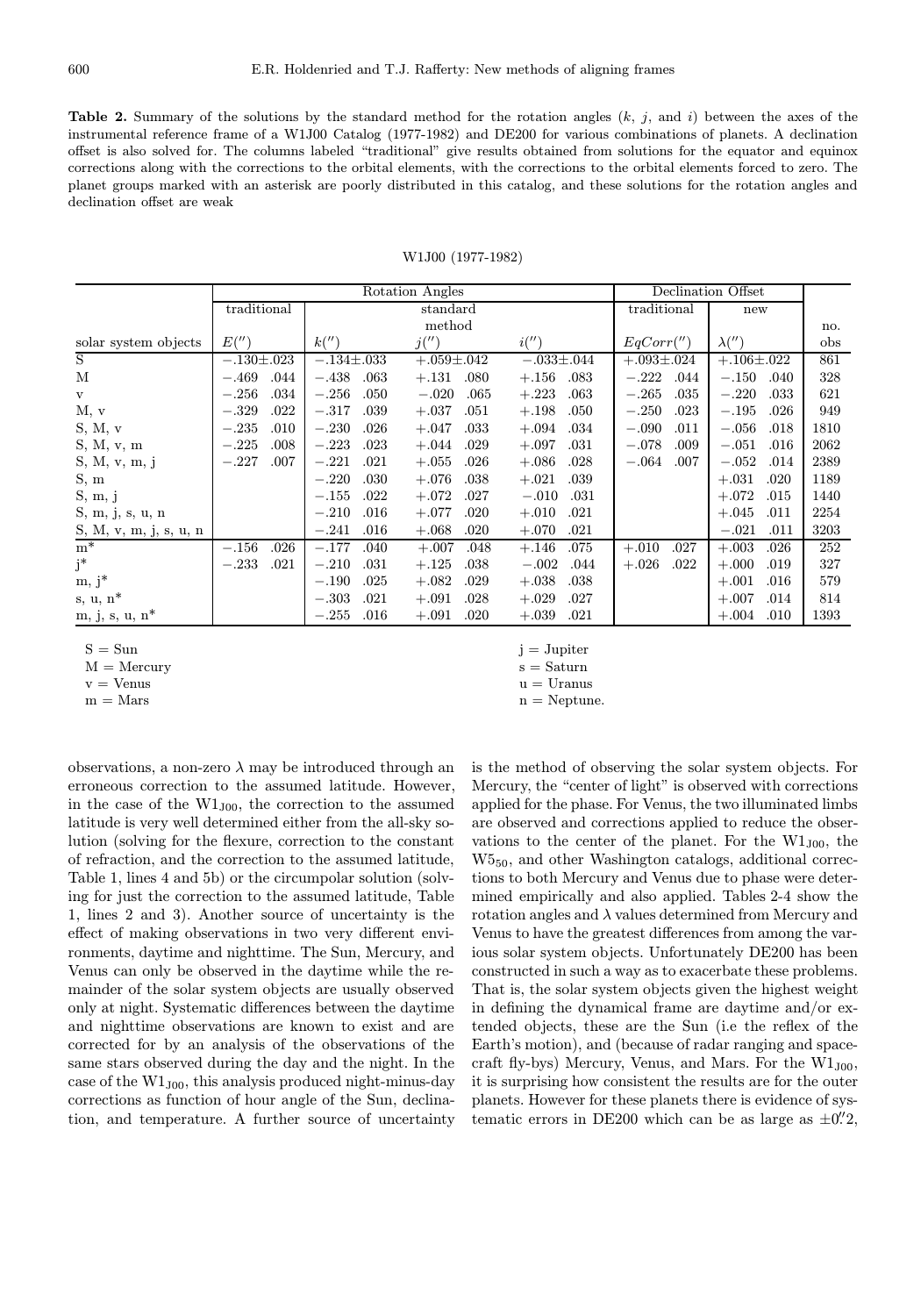**Table 3.** Summary of the solutions by the standard method for the rotation angles  $(k, j)$ , and i) between the axes of the instrumental reference frame of a Greenwich Catalog (1942-1954) and DE200 for various combinations of planets. A declination offset is also solved for. The columns labeled "traditional" give results obtained from solutions for the equator and equinox corrections along with the corrections to the orbital elements, with the corrections to the orbital elements forced to zero. The planet groups marked with an asterisk are poorly distributed in this catalog, and these solutions for the rotation angles and declination offset are weak

|                        |                  | Rotation Angles  | Declination Offset  |                  |                  |                  |      |
|------------------------|------------------|------------------|---------------------|------------------|------------------|------------------|------|
|                        | traditional      |                  | standard            | traditional      | new              |                  |      |
|                        |                  |                  | method              |                  |                  | no.              |      |
| solar system objects   | E('')            | k''              | j('')               | i('')            | EqCorr''         | $\lambda('')$    | obs  |
| S                      | $-.335 \pm .031$ | $-.311 \pm .043$ | $+.132 \pm .053$    | $+.021 \pm .059$ | $+.007 \pm .030$ | $+.002 \pm .025$ | 1429 |
| $\mathbf v$            | .060<br>$-.060$  | $-.055$<br>.086  | $+.019$<br>$.105\,$ | .118<br>$+.077$  | $-.186$<br>.059  | $-.198$<br>.055  | 406  |
| M, v                   | .054<br>$-.056$  | $-.056$<br>.080  | $-.007$<br>.098     | $+.124$<br>.109  |                  | $-.173$<br>.052  | 453  |
| m, j                   |                  | .088<br>$-.897$  | $-.051$<br>.109     | $-.460$<br>.119  |                  | $-.142$<br>.064  | 194  |
| S, M, v                |                  | $-.250$<br>.038  | $+.098$<br>.047     | .052<br>$+.045$  |                  | $-.038$<br>.023  | 1882 |
| S, M, v, m             | .022<br>$-.284$  | .037<br>$-.269$  | $+.081$<br>.046     | $+.031$<br>.051  | $-.036$<br>.022  | $-.044$<br>.022  | 1941 |
| S, M, v, m, j          | .021<br>$-.328$  | .036<br>$-.313$  | $+.083$<br>.044     | $-.007$<br>.049  | $-.042$<br>.020  | $-.041$<br>.022  | 2076 |
| m, j, s, u, n          |                  | .054<br>$-.709$  | .065<br>$-.153$     | .078<br>$-.355$  |                  | $-.052$<br>.039  | 447  |
| S, m                   |                  | $-.334$<br>.042  | .052<br>$+.107$     | $+.003$<br>.057  |                  | $-.008$<br>.025  | 1488 |
| S, m, j                |                  | $-.384$<br>.040  | $+.108$<br>.049     | $-.042$<br>.054  |                  | $-.009$<br>.024  | 1623 |
| S, m, j, s, u, n       |                  | $-.411$<br>.036  | $+.059$<br>.044     | $-.063$<br>.049  |                  | $-.031$<br>.022  | 1876 |
| S, M, v, m, j, s, u, n | $-.350$<br>.018  | $-.343$<br>.033  | $+.046$<br>.040     | .045<br>$-.027$  | .018<br>$-.055$  | $-.054$<br>.020  | 2329 |
| $\mathrm{M}^*$         | $-.021$<br>.153  | $-.081$<br>.208  | $-.236$<br>.263     | $+.513$<br>.273  | $+.196$<br>.152  | $-.018$<br>.137  | 47   |
| $m^*$                  | .089<br>$-.767$  | $-.813$<br>.126  | $-.348$<br>.145     | $-.421$<br>.192  | .089<br>$-.229$  | $+.111$<br>.098  | 59   |
| $j^*$                  | $-.962$<br>.080  | $-.923$<br>.114  | $+.117$<br>.146     | $-.472$<br>.145  | $-.129$<br>.080  | $-.091$<br>.081  | 135  |
| $s,\mathrm{u,n}^*$     |                  | .065<br>$-.562$  | .077<br>$-.219$     | .101<br>$-.258$  |                  | $+.048$<br>.048  | 253  |

| Greenwich (1942-1954) |  |
|-----------------------|--|
|-----------------------|--|

 $S = Sun$  j = Jupiter

 $M =$ Mercury s = Saturn

depending on date. It might be possible to utilize observations of outer planets if an ephemeris was developed based on more recent data than was included in DE200, and if that ephemeris was adopted as the dynamical standard. Currently, though, it is the general consensus, that the combination of planets interior to Jupiter represent the best realization of the coordinate frame of DE200. The solar system objects that would be least effected by any of the above described problems are the minor planets. Lamentably, although 5 minor planets are used in the perturbation models, there are no ephemerides for them included in DE200 or any of its current successors.

If we had more confidence in the planetary observations from the transit circle, we would apply  $\lambda$  to complete the alignment of the instrumental system to the dynamical system. At this time we hesitate to do this because of the problems discussed above and because the value of the offset varies so much between the individual and combined groups of solar system objects. The Pole-to-pole program (Corbin 1988), for which the observations were recently

 $v =$  Venus  $u =$  Uranus

 $m =$ Mars n = Neptune.

completed (1985-1996), using transit circles in Washington and New Zealand might resolve the problems with the daytime observations. The Washington transit circle made visual observations whereas the New Zealand transit circle used an image dissector, thus the reductions of observations of extended objects such as Mercury and Venus will differ considerably between the two instruments. The New Zealand transit circle, also, was able to observe a great many more daytime stars and should be able to improve the determination of the night-minus-day correction (Rafferty & Loader 1995). Both transit circles observed Mars during the daytime and nighttime, which also should improve the determination of the night-minus-day correction. The observations of each instrument can be reduced using the methods introduced to the  $W1_{J00}$  and comparisons made to see if applying  $\lambda$  improves the agreement between the two programs. Finally there are efforts under way by others to include minor planets in the dynamical frame.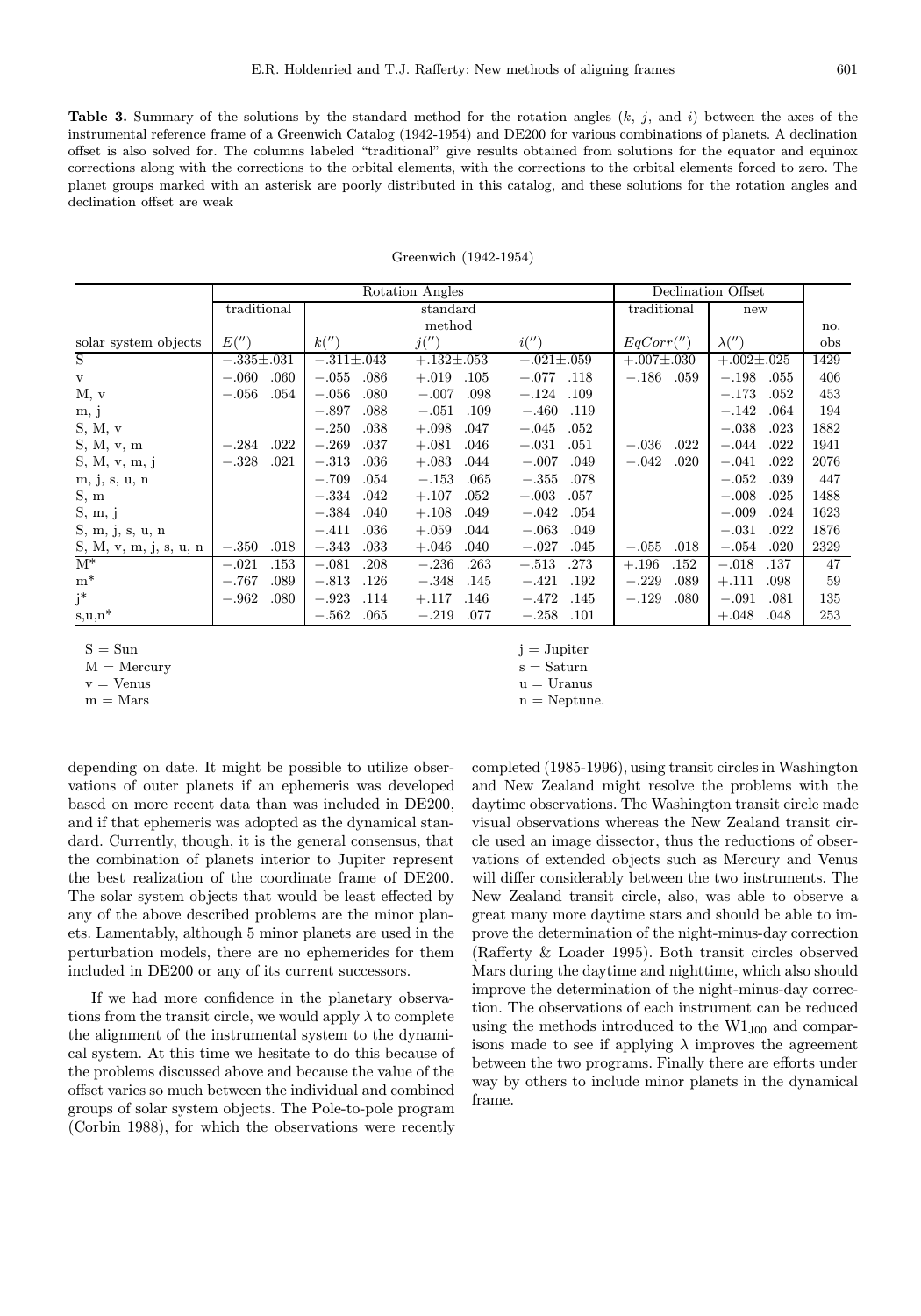**Table 4.** Summary of the solutions by the standard method for the rotation angles  $(k, j)$ , and i) between the axes of the instrumental reference frame of a Capetown Catalog (1951-1959) and DE200 for various combinations of planets. A declination offset is also solved for. The columns labeled "traditional" give results obtained from code which produced solutions for the equator and equinox corrections along with the corrections to the orbital elements, with, for the purposes of this comparison, the corrections to the orbital elements forced to zero. The planet groups marked with an asterisk are poorly distributed in this catalog, and the solutions for the rotation angles and declination offset are weak

|                      |                  | Rotation Angles  | Declination Offset |                  |                  |                  |      |
|----------------------|------------------|------------------|--------------------|------------------|------------------|------------------|------|
|                      | traditional      |                  | standard           | traditional      | new              |                  |      |
|                      |                  |                  | method             |                  |                  |                  | no.  |
| solar system objects | E('')            | k''              | j('')              | i('')            | EqCorr''         | $\lambda('')$    | obs  |
| S                    | $-.549 \pm .052$ | $-.548 \pm .049$ | $+.146\pm.061$     | $-.305 \pm .064$ | $-.409 \pm .032$ | $-.350 \pm .033$ | 944  |
| М                    | .108<br>$-.449$  | $-.450$<br>.109  | $-.013$<br>.138    | $-.558$ .140     | $-.216$<br>.072  | $+.229$<br>.078  | 376  |
| $\mathbf{V}$         | $-.354$<br>.117  | $-.353$<br>.103  | $+.271$<br>.132    | $-.149$<br>.131  | $-.301$<br>.071  | $-.206$<br>.070  | 658  |
| M, v                 | .044<br>$-.451$  | $-.392$<br>.077  | $+.159$<br>.098    | .098<br>$-.300$  | $-.113$<br>.045  | .053<br>$-.032$  | 1034 |
| m, j                 |                  | .073<br>$-.548$  | $-.019$<br>.091    | $-.119$<br>.101  |                  | $-.064$<br>.051  | 247  |
| S, M, v              | .015<br>$-.511$  | $-.466$<br>.046  | $+.152$<br>.059    | $-.303$<br>.060  | .015<br>$-.225$  | $-.184$<br>.032  | 1978 |
| S, M, v, m           | .014<br>$-.514$  | $-.472$<br>.044  | $+.139$<br>.056    | $-.281$<br>.058  | $-.249$<br>.014  | $-.184$<br>.031  | 2073 |
| S, m                 |                  | .046<br>$-.567$  | $+.108$<br>.058    | .062<br>$-.314$  |                  | .032<br>$-.344$  | 1003 |
| S, m, j              |                  | $-.549$<br>.041  | $+.106$<br>.052    | $-.265$<br>.055  |                  | $-.290$<br>.029  | 1191 |
| S, M, v, m, i        | .013<br>$-.516$  | $-.477$<br>.042  | $+.129$<br>.053    | .055<br>$-.281$  | $-.236$<br>.013  | $-.170$<br>.029  | 2225 |
| $m^*$                | $-.561$<br>.076  | $-.547$<br>.116  | $+.001$<br>.148    | $+.114$<br>.158  | .075<br>$-.132$  | $-.089$<br>.073  | 95   |
| $j^*$                | .065<br>$-.539$  | $-.535$<br>.095  | $+.004$<br>.116    | .133<br>$-.278$  | $-.051$<br>.066  | $+.069$<br>.069  | 152  |

Capetown (1951-1959)

 $v =$  Venus.

It has been pointed out that, in the near future, the IAU will adopt the VLBI positions of some 600 extragalactic radio sources as the definition of the new International Celestial Reference Frame (ICRF) (Morrison 1997). The optical counterpart of this frame will be realized by the Hipparcos Catalogue, which promises to be co-aligned with the ICRF to better than 0.6 mas at epoch J1991.25. Of course, the standard method of alignment can just as easily be used to rotate transit circle catalogs into this system (i.e. the ICRF as represented by the Hipparcos Catalog) as it was used to rotate them into a dynamical system. Indeed, such a scheme offers the possibility of determining the rotational offsets between the dynamical reference system the ICRF. However, because of the degradation of the Hipparcos Catalog over time caused by proper motions, the treatment of transit circle catalogs at epochs more that  $30 - 40$  years from the mean epoch of Hipparcos (1991.25) will require the use of some other system. At present the best system for covering the widest range in epochs is DE200. It is planned that the Washington Fundamental Catalog (Corbin 1995), which will include absolute transit circle catalogs from the early 1900's, will make use of the standard method to align all the catalogs to a common system, probably DE200 or a

 $S = Sun$  m = Mars  $M =$ Mercury j = Jupiter

> more current version of it. It should then be possible, using the same algorithm, to rotate everything into the system of Hipparcos.

# 3. Conclusion

In forming the declination part of the instrumental frame of an absolute transit circle catalog, the combined allsky solution is superior to the traditional method that only utilized observations of circumpolar stars. Indeed, we have shown that the circumpolar solutions may have introduced systematic biases into the catalogs. Further, we have shown that, if the combined all-sky solution is adopted, the instrumental frame may be aligned to a dynamical one by simple rotations about the axes of a rectangular coordinate system. The problems of the declination offset may be handled if care is taken in choosing a well distributed set of planetary observations from which the rotation angles necessary for alignment are derived. The Pole-to-pole program holds the promise of providing new information on this problem and the problems presented by the visual appearance of extended objects. Solutions involving three transit circle catalogs demonstrate that the declination offset is similar to the "traditional" equator correction and that the standard method gives an